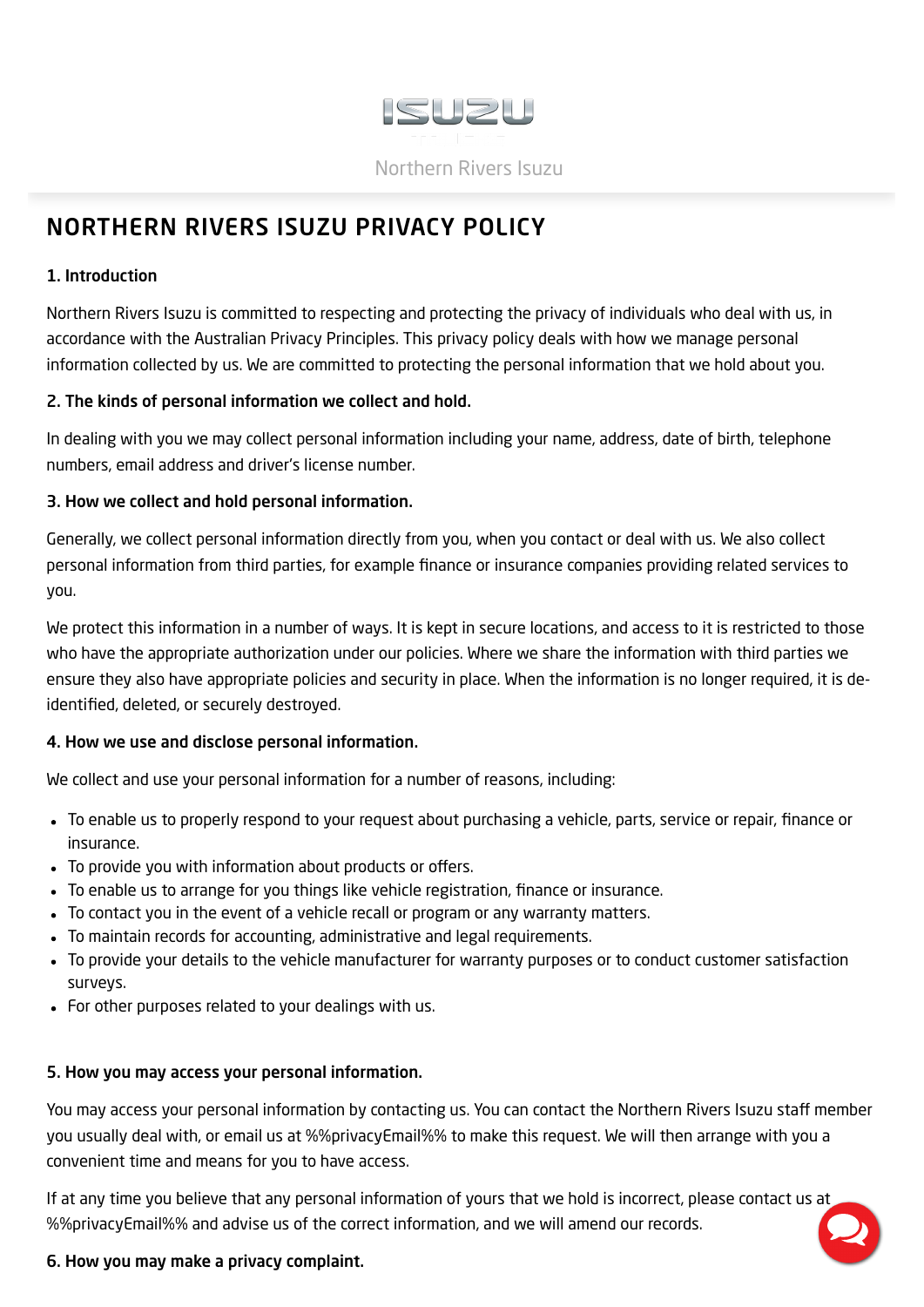complaint and respond to you with our findings and our proposed action, within 30 days. In the event you are dissatisfied with the outcome of the complaint of the investigation, you may refer your complaint to the Office of the Australian Information Commissioner.

#### 7. Transfer of personal information overseas.

Northern Rivers Isuzu may disclose personal information (including credit information) to overseas recipients in order to provide their products and/ or services and for administrative or other management purposes.

Our business is affiliated with other businesses located overseas, such as vehicle manufacturers and original equipment manufacturers. In the course of doing business with you, we are likely to disclose some of your personal information to overseas recipients. However, we will only do so where:

- it is necessary to complete the transaction you have entered into; and
- you have provided consent; or
- we believe on reasonable grounds that the overseas recipient is required to deal with your personal information by enforceable laws which are similar to the requirements under the APPs; or
- it is otherwise permitted by law.

While it is not practicable to list every country in which such recipients may be located, recipients of such disclosures is likely to include countries where the parent company of our franchises exist, such as Japan and Germany.

#### 8. Changes to our policy

This Privacy Policy was updated in March 2014. We may update it from time to time at our discretion.

Our Contact details are:

Northern Rivers Isuzu Address: Corner of Snow Street and Bruxner Highway, Lismore, NSW 2480 Phone: (02) 6626 0450

#### 9. Links to Other Sites

This site contains links to other Websites. We are not responsible for the Privacy Policies of other sites.

[Back](#page-0-0) To Top

| <b>TRUCK RANGE</b>  | <b>BUYING</b>             |
|---------------------|---------------------------|
| N Series            | New Trucks                |
| <b>F</b> Series     | Demo Trucks               |
| <b>FX Series</b>    | Used Trucks               |
| <b>FY Series</b>    | Finance                   |
| Giga Series         | <b>Finance Calculator</b> |
|                     | Fleet                     |
| <b>APPLICATIONS</b> | Request a Brochure        |
| <b>Tippers</b>      | Request a Quote           |